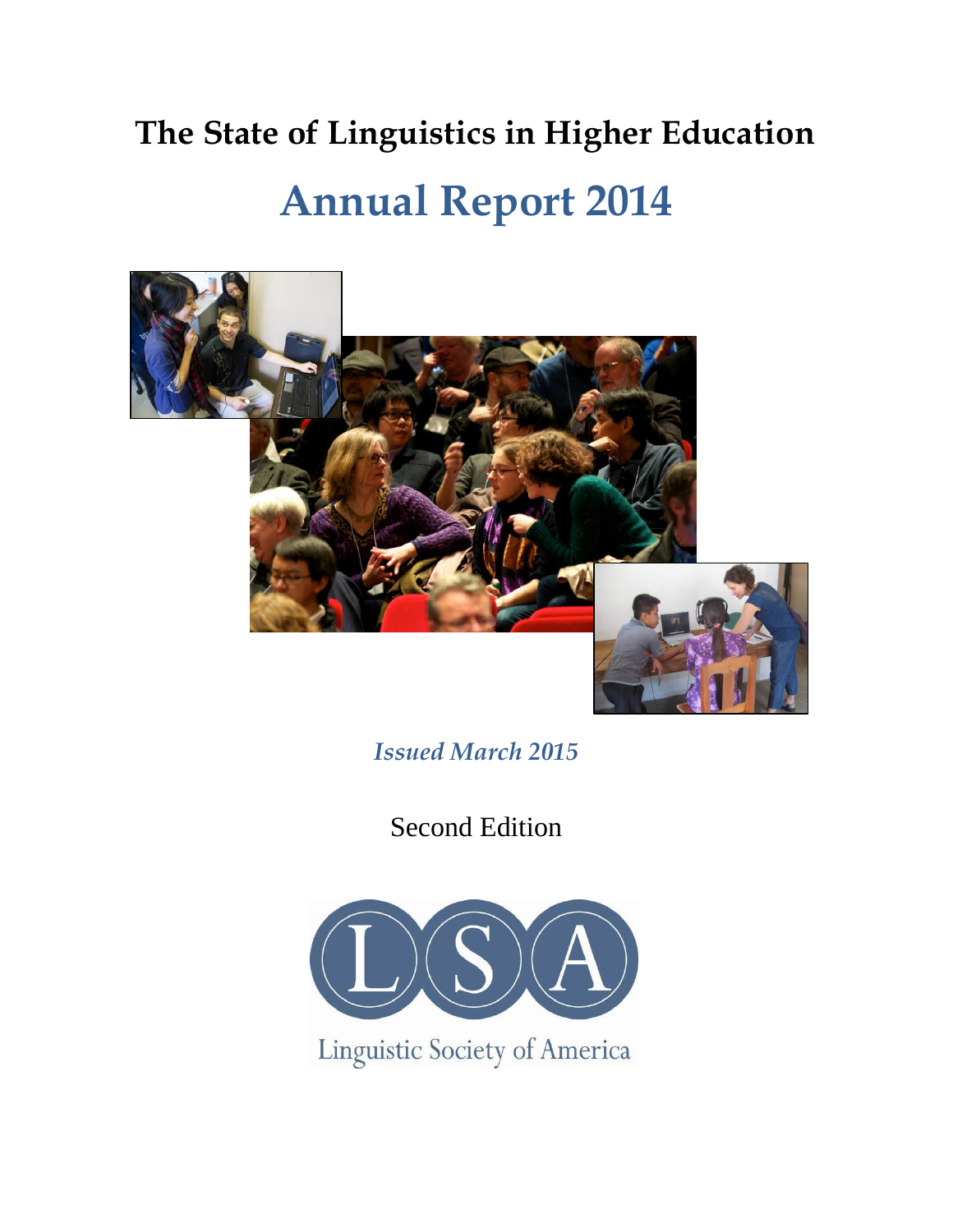

## Acknowledgements

This second edition of the Annual Report was prepared by a team of LSA student interns and staff, working from the original report prepared by Lauren Friedman and edited by Alyson Reed, LSA Executive Director. The data found in this edition were compiled by James Heckathorn and Lauren Friedman, with assistance from Dan Foley at the National Science Foundation, Robert Townsend at the American Academy of Arts & Sciences, and Michal Temkin Martinez, Chair of the LSA Committee on Linguistics in Higher Education. The LSA also wishes to thank the scores of Linguistics Departments and Programs that updated information for their respective institutions, and the thousands of LSA members who have provided complete information via their membership profile.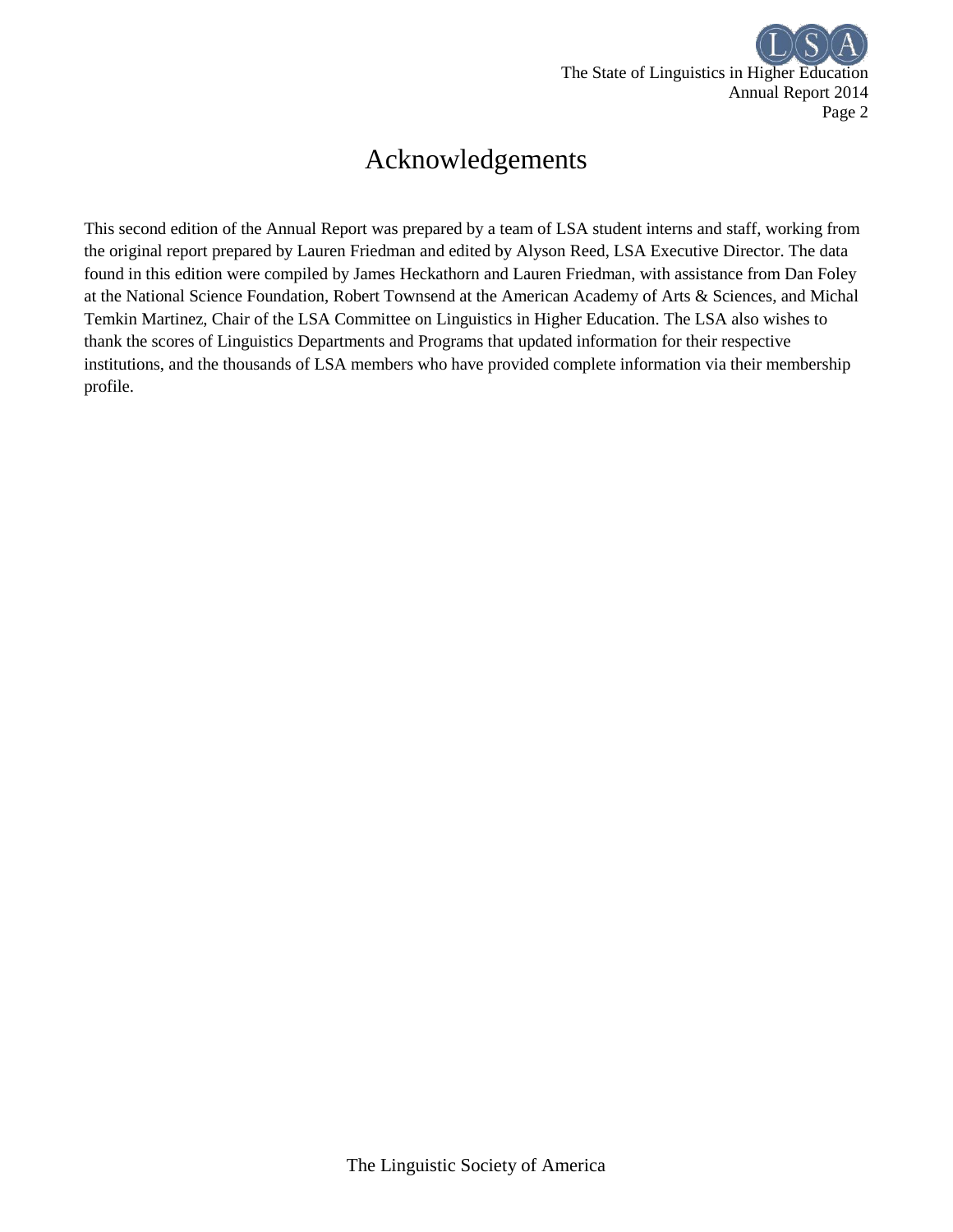The State of Linguistics in Higher Education Annual Report 2014 Page 3

# *Table of Contents*

| I.   | Introduction                                                                        | $\overline{4}$ |
|------|-------------------------------------------------------------------------------------|----------------|
| II.  | Overview of Trends in Linguistics                                                   | 5              |
| III. | Data Sources                                                                        | 5              |
| IV.  | Employment                                                                          | 6              |
|      | a. Job Types                                                                        | 8              |
|      | b. Job Type by Gender                                                               | 9              |
| V.   | Salaries                                                                            | 10             |
| VI.  | Degree Production in Linguistics                                                    | 11             |
|      | a. Degrees Awarded by Highest Degree Offered                                        | 12             |
|      | b. Number of Degrees Awarded by Gender                                              | 13             |
| VII. | <b>Student Enrollment and Financial Support</b>                                     | 13             |
| VII. | Ethnicity and Citizenship                                                           | 14             |
| IX.  | <b>Graduate Student Teaching</b>                                                    |                |
| X.   | Program Specializations                                                             | 15             |
| XI.  | Appendix                                                                            | 17             |
|      | a. Item 1: North American Institutions Providing<br>Any Data on Students or Faculty | 17             |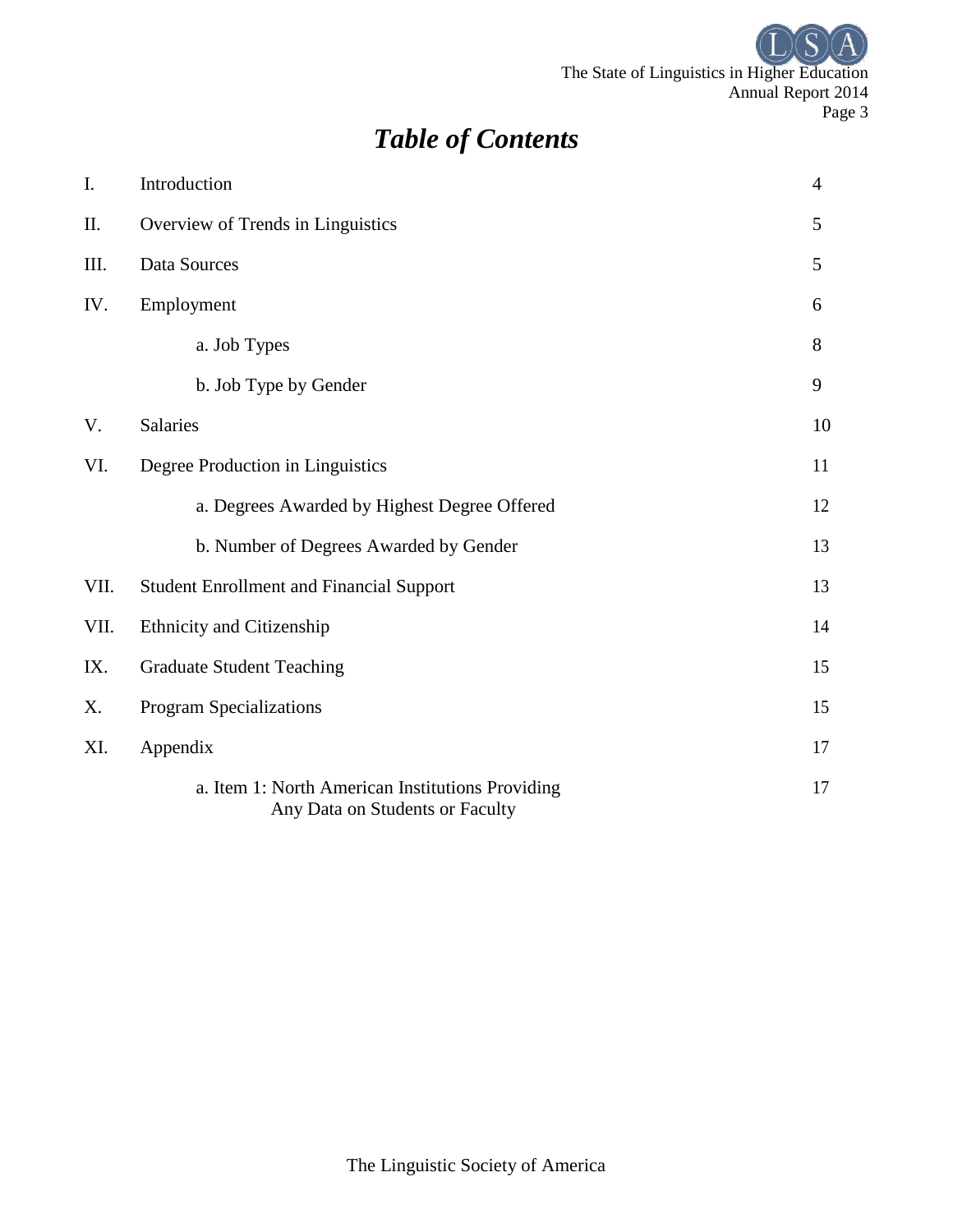

### *Introduction*

For many years, the Linguistic Society of America (LSA) has maintained a Directory of Linguistics Departments and Programs, which has included those academic institutions located in the United States and Canada. The print Directory was a well-regarded resource for tracking basic information like: language and sub-field specializations, student enrollment, number and type of degrees conferred, number and rank of faculty positions, and related demographic data for students and faculty. As the Directory evolved into an online resource, it became more difficult to produce an Annual Report with comprehensive information for all of the North American institutions because fewer departments and programs provided data to the LSA. A primary objective of the 2012 LSA website redesign was to develop a much more robust Directory of Linguistics Departments and Programs. This redesigned Directory would serve a number of potential audiences: prospective graduate students, prospective faculty, and administrators seeking benchmarking data. With this overhaul complete, the LSA then embarked on extensive outreach efforts to enlist the participation of "departmental contacts" in order to update the listings for individual institutions.

The LSA has also monitored and/or participated in a number of national (U.S.) surveys that track the status of linguistics in higher education. The National Science Foundation (NSF) conducts and reports data from two relevant surveys: the Survey of Earned Doctorates (SED) and the Survey of Doctoral Recipients. The federal Department of Education conducts and reports data from an annual survey of 4,200 post-secondary institutions. The most recent available data from all three of these surveys are included in this report. In addition to these federal data initiatives, the American Academy of Arts & Sciences conducted a Humanities Departmental Survey (HDS), with financial and in-kind support from the LSA, in 2007-8 and 2012-13. Data from the first survey is *not* included in this report because the first HDS is outdated. The 2012-13 HDS was published in 2014 and select pieces of data covering the field of linguistics in higher education appear in this report.

In addition to the data collection and monitoring activities outlined above, the LSA also maintains a member database with individual profiles that include demographic information, professional affiliations, and linguistic sub-specialties. Although most LSA members do *not* choose to provide demographic information, most *do* choose to provide professional and/or scholarly affiliations. Charts summarizing statistically relevant data from the LSA membership profiles are included in this report.

The long-term goal of the LSA is to produce an "Annual Report on the State of Linguistics in Higher Education" which will include data from all of the relevant sources mentioned above. These data will be compiled into longitudinal charts showing change over time in the academic linguistics community. The LSA welcomes the opportunity to report on trends affecting linguists beyond academia, to include those working in industry and government. Obtaining data for these populations is much more difficult, given the lack of systems in place for tracking these individuals and the lack of financial resources for creating such complex systems.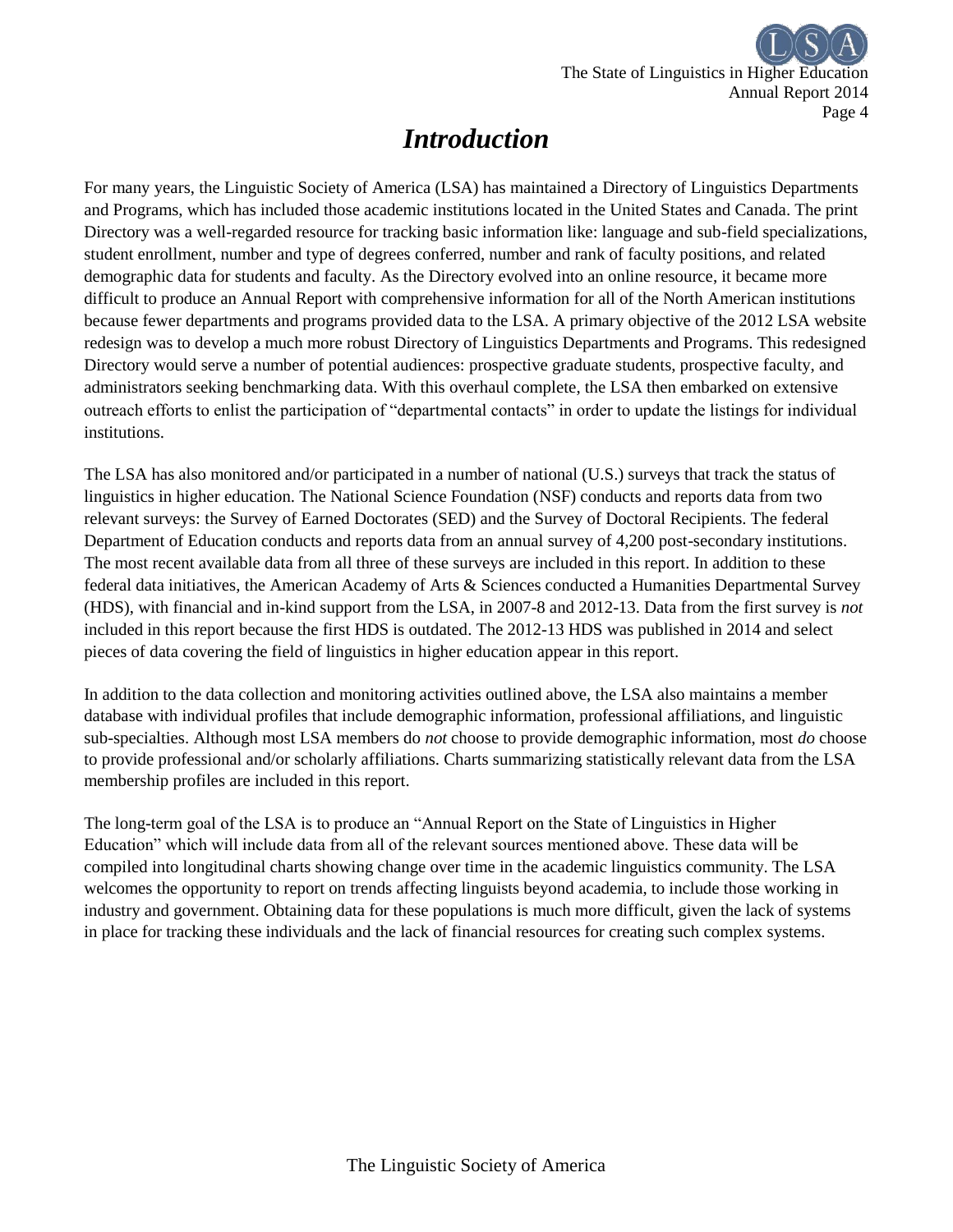

# *Overview of Trends in Linguistics*

The most common career outcome for linguistics PhDs is a position in higher education. There are, however, a significant number of linguists pursuing careers in industry and K-14 education after obtaining their doctorates.

Within higher education, departments report that most members of their faculty are full professors, but the non-professorial category is growing, particularly for women in other full-time and part-time positions. Additionally, women are almost on parity with men for tenure-track jobs, but still fall below men in the number of full professor positions.

The field of linguistics is growing most rapidly for undergraduates, with an increase of approximately 120 more students awarded BA degrees annually for the past 13 years.

Most linguistics undergraduate degrees are awarded to women. Although women represent just over half of graduate students in linguistics, a number which has been increasing over the last 50 years, women comprise almost 65 percent of the undergraduate population.

The top five specializations for graduate students in linguistics are: Syntax, Applied Linguistics, Phonology, Semantics, and Historical Linguistics.

### *Data Sources*

Data found in this report come from a variety of sources. Information about departments and programs is selfreported in the LSA's online Directory, found at www.linguisticsociety.org/programs. Since the upgraded directory was redesigned in 2013, 164 out of 252 departments/programs have registered as official contacts, with 103 of those updating their information in 2014.<sup>1</sup> Calculations of numbers of job titles, students, degrees awarded, and average salaries are only from departments that have registered and submitted data about their students or faculty to the online directory in 2014 (58 departments, or about 35 percent of all registered departments). The majority of those responding offer the PhD as their highest degree (51 of the 95 registered departments that reported that information). Since not all departments submitted data in every area, each graph in the following report is a representation of the departments that have reported data in that realm (44 departments for job types, 41 for current students, 41 for degrees awarded, and 6 for salaries). The graph on graduate specializations was compiled from only those programs that had updated their specializations on their directory page in 2014 (68 programs). <sup>2</sup> Data on ethnicity of faculty and student populations is collected via the Directory, but only eight institutions provided such data.<sup>3</sup> Given the paucity of data, this report does not include any charts on ethnicity of faculty or students using data derived from the Directory.

l

<sup>&</sup>lt;sup>1</sup> When the data included in the "old" LSA directory were migrated to the "new" upgraded directory in 2012, no changes were made by the LSA staff. The old directory included listings for 240 departments, while the current directory has 252. Of those, ten are based outside of North America, and two are federal agencies without any academic programs. In addition, 13 institutions listed two linguistics departments/programs, and three listed three linguistics departments/programs. The total number of institutions with linguistics departments/programs is therefore 224.

 $2 \text{ Again, some listings were never updated and include older data (pre-2012).}$ 

<sup>&</sup>lt;sup>3</sup> Johns Hopkins University; Reed College; Temple University; University of Mary Washington; University of Michigan; University of South Carolina; University of Texas at Arlington; and Yale University.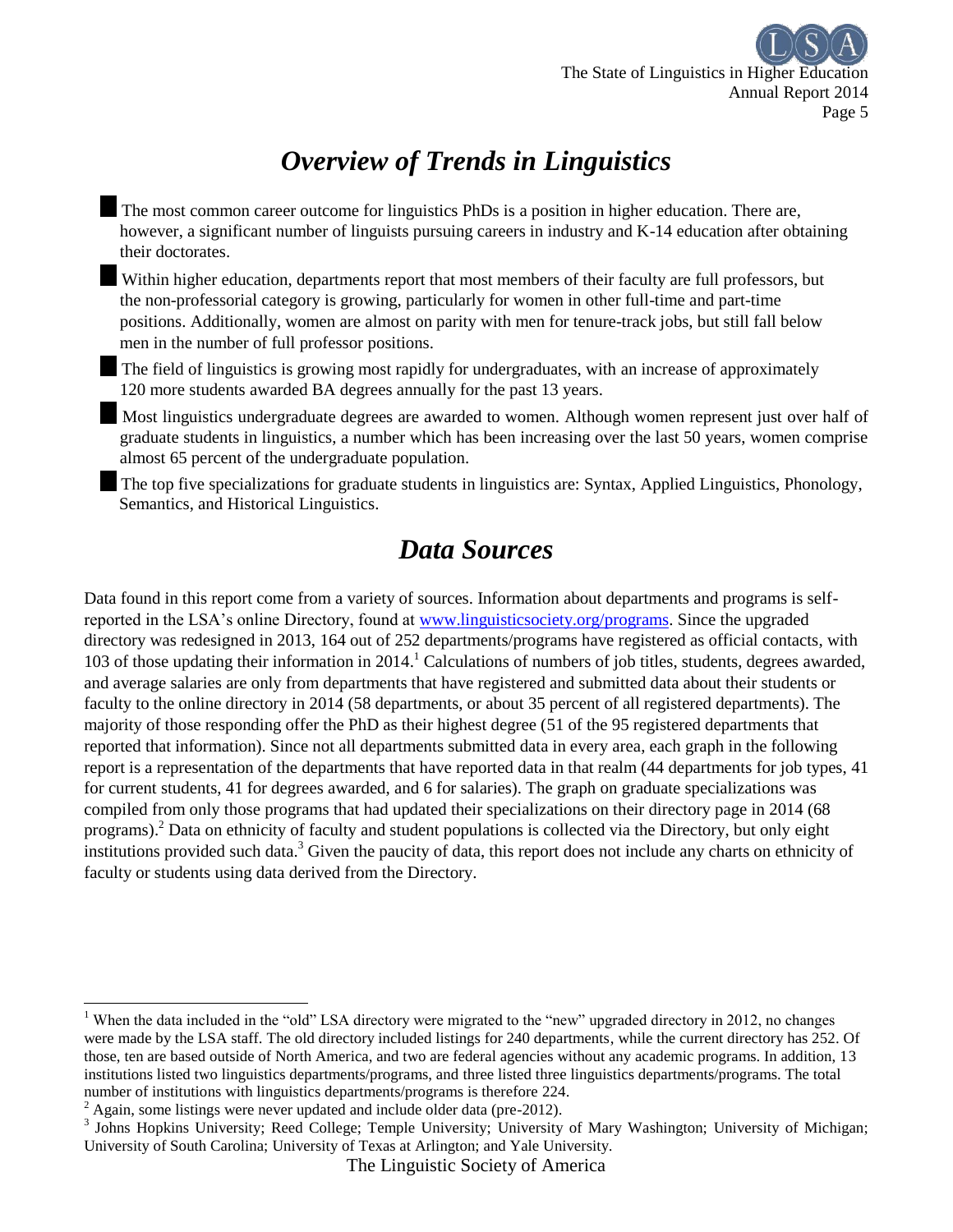The State of Linguistics in Higher Education Annual Report 2014 Page 6

The data reported in tables about individual linguists comes from the LSA membership database. The data was exported in early January of 2015 and did not include those members and departments that updated their information in 2015. Most of the charts included in this report are for Regular Members who have completed their linguistics education. Data for Student Members (n= 1338) are handled separately (within the tables on ethnicity, citizenship, and year in school). The charts do not include data for **lapsed** regular and/or student members (n=9520). This distinction is drawn primarily because there is little discernible difference demographically, and the lapsed members are less likely to have provided any profile data.

The data reported in the tables about trends in linguistics over time come from three sources, which extrapolate samples of surveyed recipients. Data from the Survey of Earned Doctorates (SED) is collected annually from a query of those receiving doctorates in the past year, representing approximately 420 institutions. Information from the longitudinal Survey of Doctoral Recipients (SDR) is collected biennially from a sample of doctoral recipients over a career-long time span; reported data are weighted from the sample. Data from the Integrated Postsecondary Data System (IPEDS) is collected from tallies provided by an annual survey of approximately 4200 institutions. These charts of federal data were first created in 2011 by the LSA's Linguistics in Higher Education Committee, and updated in 2013 and 2014 to reflect more current data. Graphs updated in 2013, as well as additional information, can be found online at [http://www.linguisticsociety.org/resource/status](http://www.linguisticsociety.org/resource/status-linguistics-2013)[linguistics-2013.](http://www.linguisticsociety.org/resource/status-linguistics-2013) Finally, data from the Humanities Departmental Survey (HDS-2) was reviewed for linguistics departments responding in 2012-13 and compared with both the responses of other humanities disciplines and the data reported by departments and programs included in the LSA Directory. In cases where the data diverged significantly, that information is included in this report.

For average salaries, comparative numbers come from the American Association of University Professors Annual Report, which can be found online at the Chronicle of Higher Education: [http://chronicle.com/article/2013-14-](http://chronicle.com/article/2013-14-AAUP-Faculty-Salary/145679) [AAUP-Faculty-Salary/145679.](http://chronicle.com/article/2013-14-AAUP-Faculty-Salary/145679)

## *Employment*

Although the LSA does not keep counts of non-member career outcomes for PhD linguists in the U.S., the NSF conducts a biennial survey to determine the career outcomes of various disciplines. In the most recent 2013 survey, the approximate breakdown of career outcomes for linguistics PhDs, divided by gender, is shown below in Figure 1.

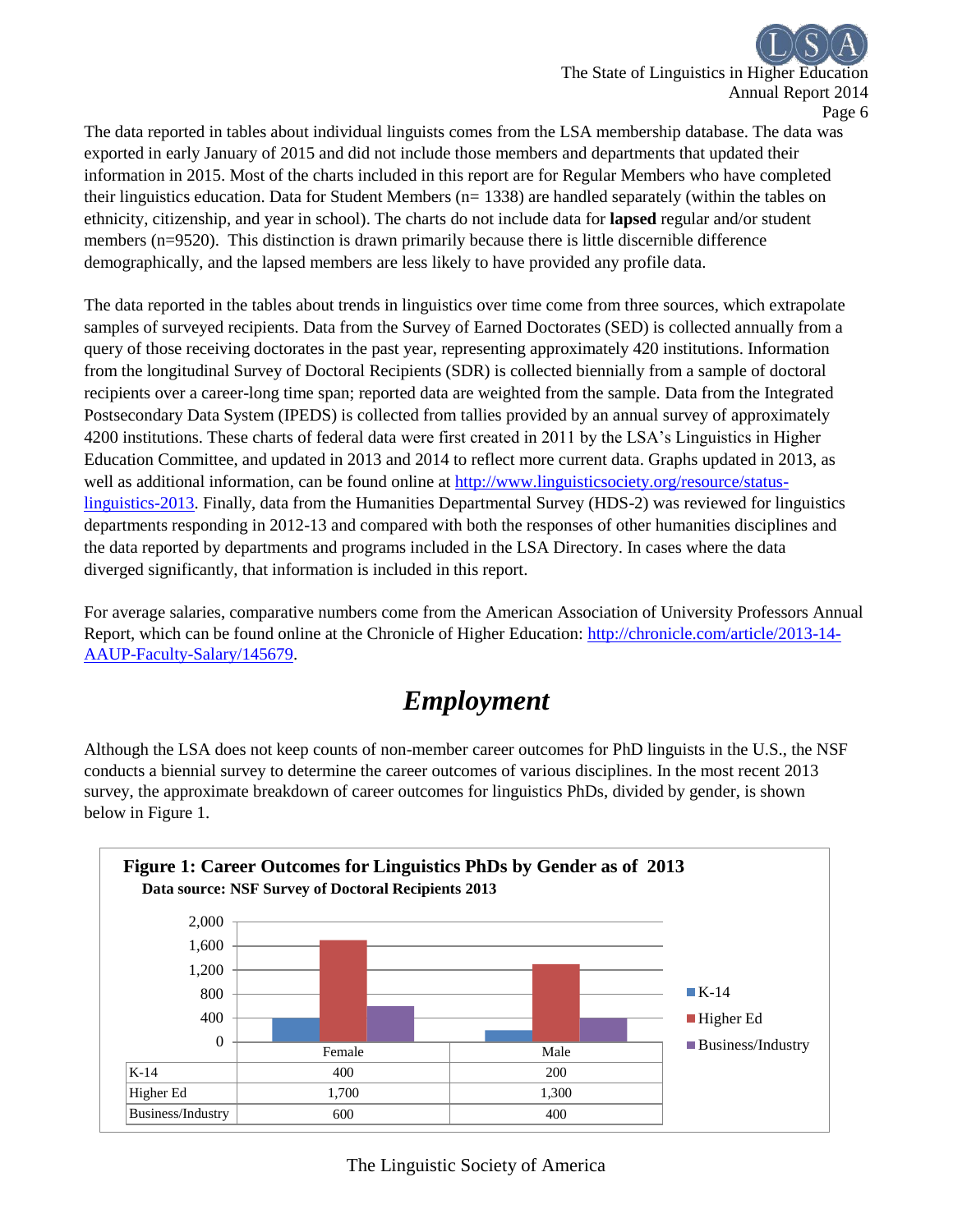

For PhD's in linguistics, the most common degree outcome is a career in Higher Education, followed by Business/Industry and K-14. Note that this is from survey data that approximates the total based upon a small sample of respondents. Also note that data on jobs in government was not included in 2013 due to the confidentiality of that information.

For unexpired LSA members completing a profile in the membership database, the patterns are similar:

|                                               | Count of        |
|-----------------------------------------------|-----------------|
|                                               | <b>Employer</b> |
| <b>LSA Members Employment Sector</b>          | <b>Type</b>     |
| 4-Year College / University                   | 1277            |
| Business / Industry                           | 60              |
| Government                                    | 44              |
| Junior College/2-Year College/Technical Inst. | 34              |
| K-12 School                                   | 21              |
| Non-Profit Organization                       | 53              |
| Other                                         | 66              |
| Self-Employed                                 | 41              |
| Unreported                                    | 1915            |
| <b>Grand Total</b>                            | 3511            |

#### **Figure 2A: Number of unexpired LSA Members by Employment Sector**

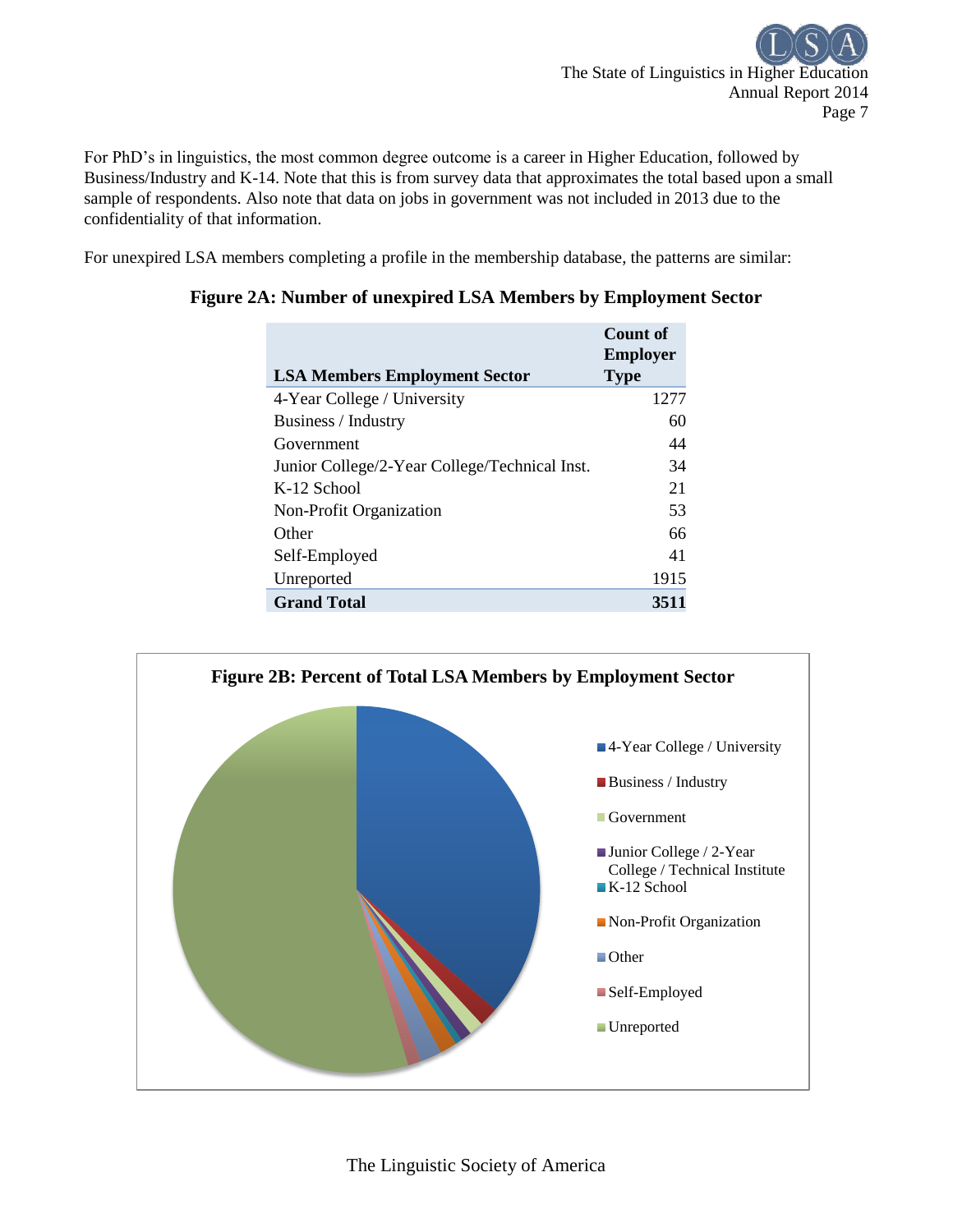

#### *Job Types*

For all departments that reported employees, there are more Full Professors and Associate Professors reported than any other job title. The raw numbers below in Figure 3 show data from all reported departments.



However, for departments that reported each position type,<sup>4</sup> there are more employees in the "other" category particularly full-time.



 $\overline{a}$ 

 $4$  Each job title is divided by the departments that reported them, 46. This is 38% of all departments with departmental contacts.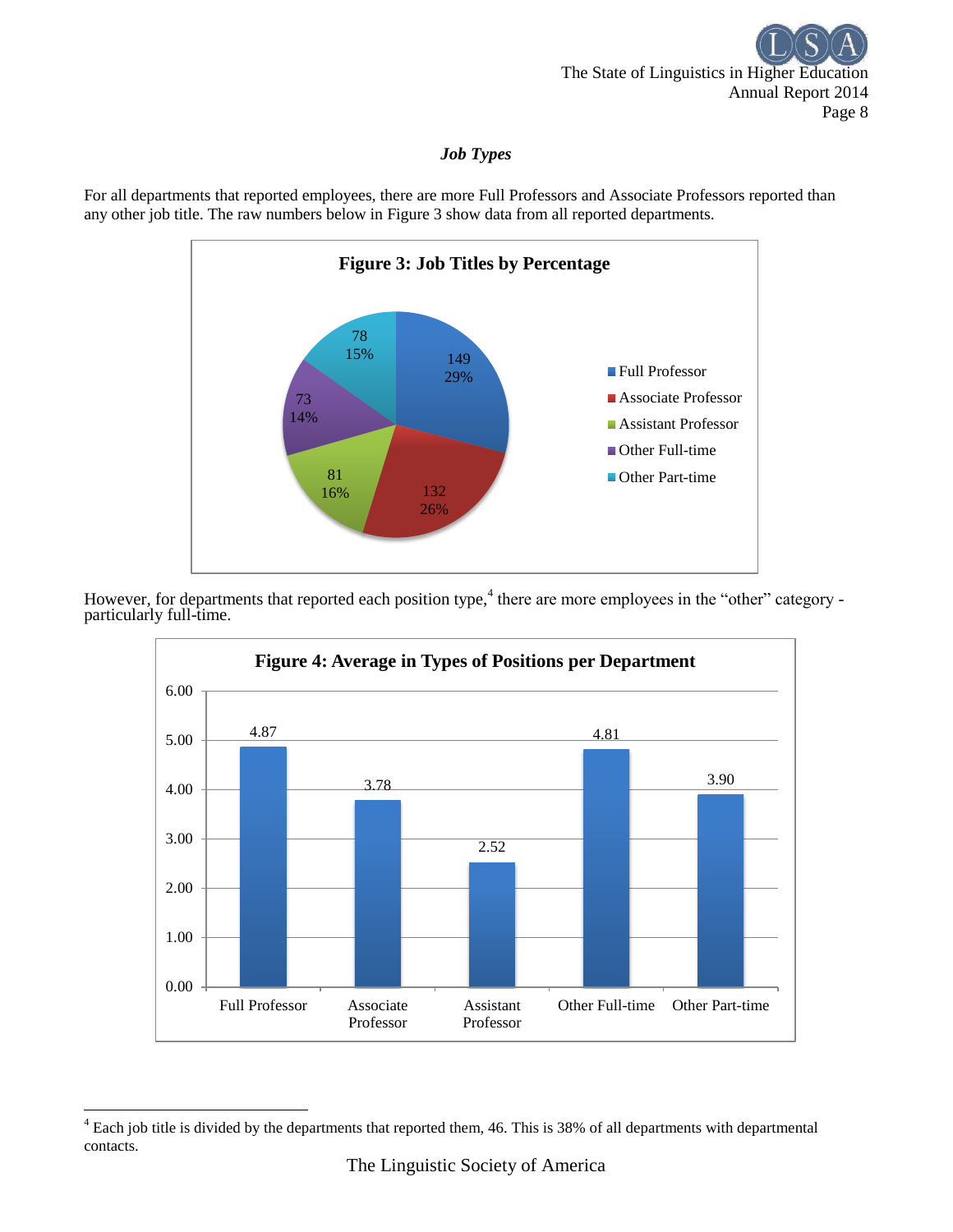For current LSA members completing a profile in the membership database, the patterns are similar:

|                            | <b>Count of Academic</b> |                                   |                 |
|----------------------------|--------------------------|-----------------------------------|-----------------|
| <b>LSA Members</b>         | <b>Rank</b>              |                                   | <b>Count of</b> |
| <b>Full Professor</b>      | 544                      | <b>LSA Members with Tenure</b>    | <b>Tenure</b>   |
| <b>Assistant Professor</b> | 331                      | N <sub>0</sub>                    | 722             |
| Associate Professor        | 317                      | Yes (either currently or prior to |                 |
| <b>Adjunct Faculty</b>     | 88                       | retirement)                       | 864             |
| Lecturer / Instructor      | 313                      | Unreported                        | 4047            |
| Not Applicable             | 657                      | <b>Grand Total</b>                | 5633            |
| Post-Doctoral Fellow       | 93                       |                                   |                 |
| Unreported                 | 3290                     |                                   |                 |
| <b>Grand Total</b>         | 5633                     |                                   |                 |

#### **Figure 5: LSA Member Job Titles and Tenure**

### *Job Type by Gender*

For registered LSA departments in the online Directory, the gender breakdown for job types is below in Figure 6.



Note that in Figure 6, there are nearly twice as many female and "other part-time" employees as male while "other full-time" has less gender discrepancy. Also, the gender divide is greater in the "full professor" category than in either the "associate professor" or "assistant professor" categories (consistent with other [findings\)](http://chronicle.com/article/The-Pyramid-Problem/126614/). The following graphs in Figure 7 show the comparison of job titles by gender.

In addition, many of the findings of the HDS-2 survey are consistent with these findings: 45% of full professors are reported as female, vs. 40% in the LSA's data. The other full-time (75% vs. 55%) and other parttime (68% vs. 62%) categories show similar discrepancies. However, the HDS-2 showed more women in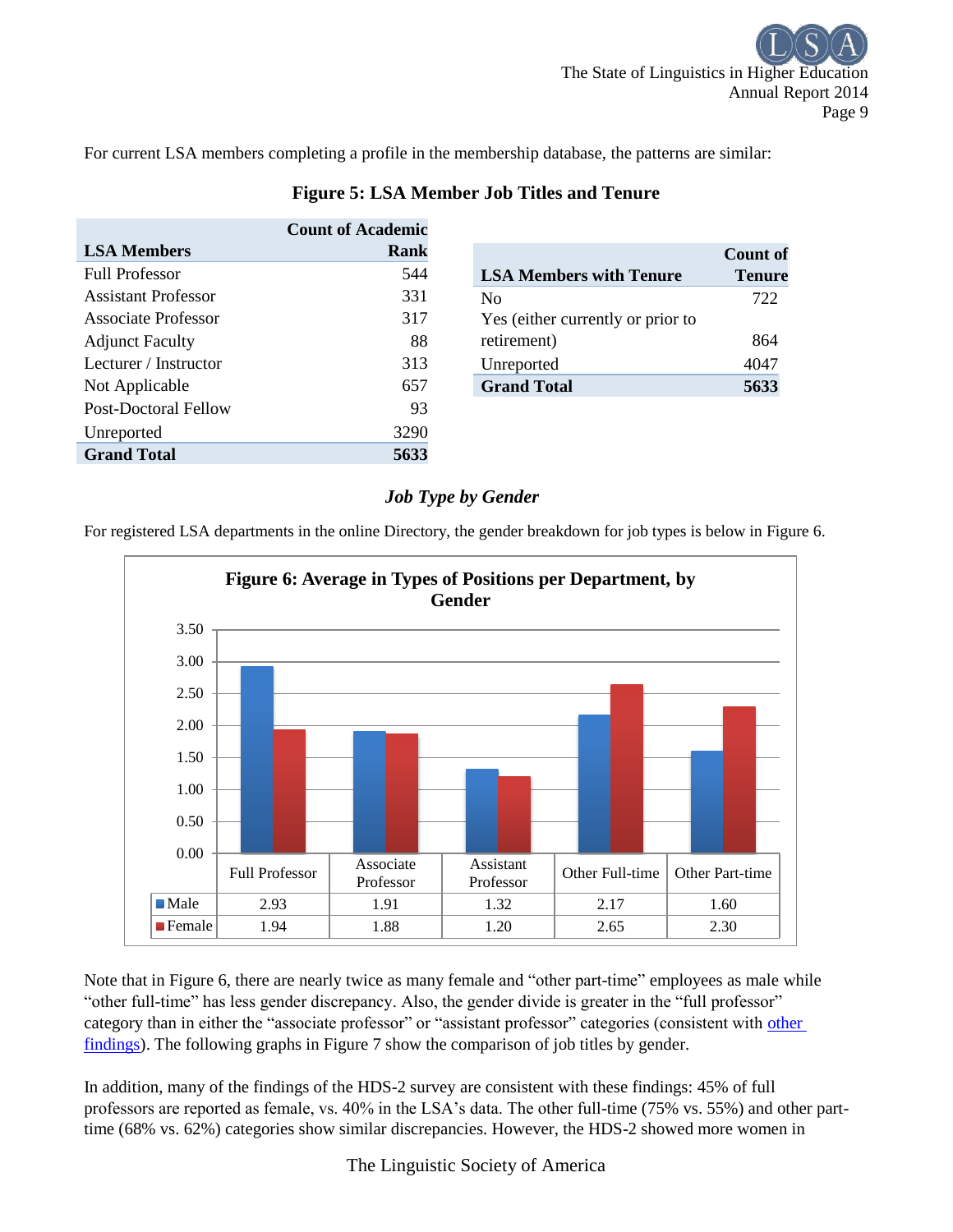tenure-track positions than the LSA directory (55% vs. 48%).



### **Figure 7: Percentage of Gender for Each Job Type**

In this representation, women on average tend to be divided equally between non-professorial and professorial jobs, while men have far fewer non-professorial positions and more full professor and associate professor jobs.

# *Salaries<sup>5</sup>*

Although there is not much data about salaries for different professorial appointments, data for the 12 programs that reported salaries was compared to an average of seven of those universities from the 2014 AAUP Survey.



Generally, linguists' salaries in the directory are representative of salaries for all professorial appointments, but the small amount of data reported in the directory does not allow for any statistically valid conclusions.

 $\overline{\phantom{a}}$ 

<sup>&</sup>lt;sup>5</sup> All LSA professor salaries are averaged from 12 departments that have submitted data. Data from the American Association of University Professors Annual Report [\(http://aaup.org/reports-publications/2013-14salarysurvey\)](http://aaup.org/reports-publications/2013-14salarysurvey) can be found online at the Chronicle of Higher Education: [http://chronicle.com/article/2013-14-AAUP-Faculty-Salary/145679.](http://chronicle.com/article/2013-14-AAUP-Faculty-Salary/145679)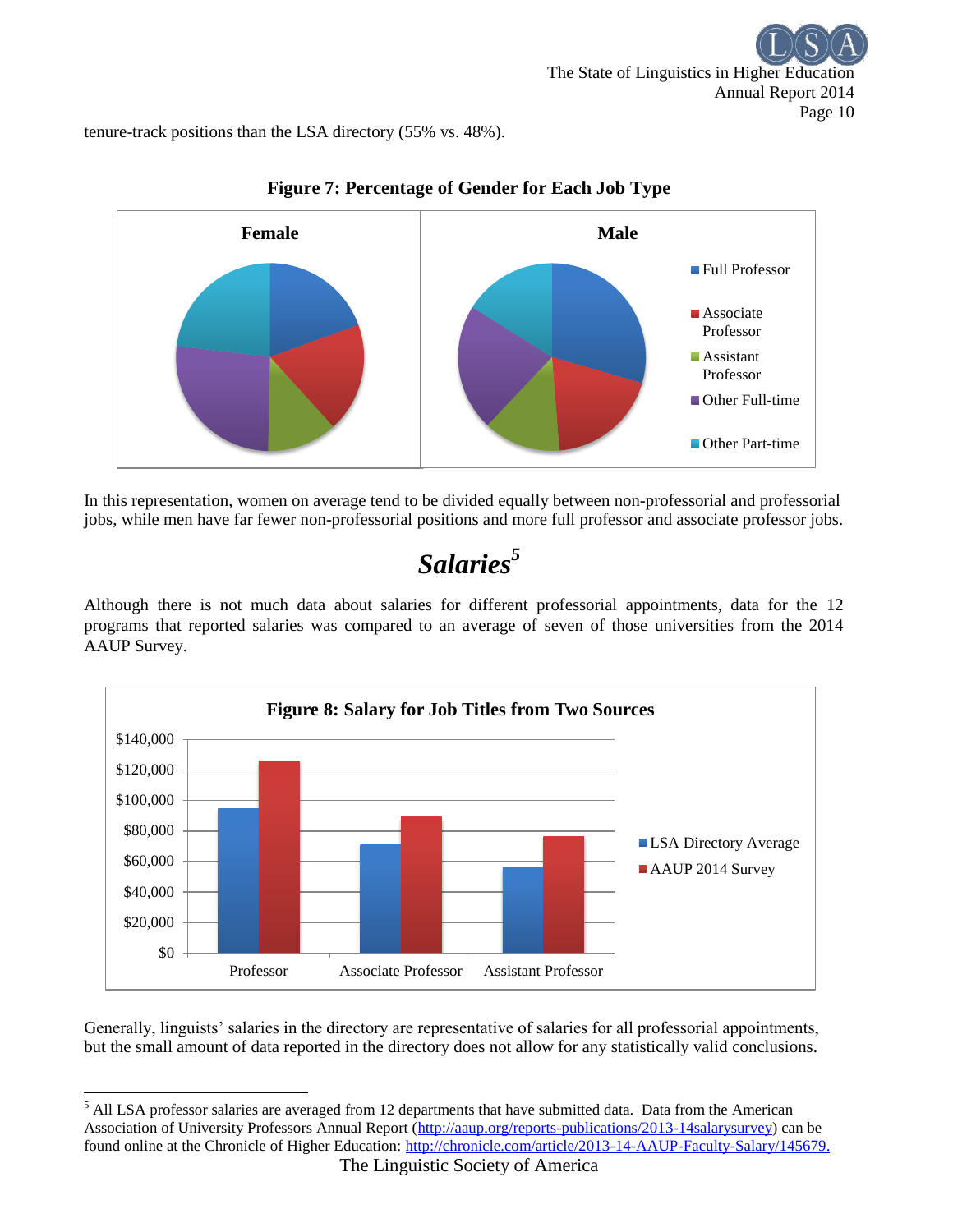

# *Degree Production in Linguistics*

More students are pursuing and completing degrees in linguistics. In the last decade or so, this has been particularly true for undergraduate degree production, as shown in Figure 9.



Data available for PhDs awarded over the last 50 years shows that this is also true for graduate programs. Note in Figure 10 that the trend in the last ten years has slowed quite a bit, but is still positive overall.

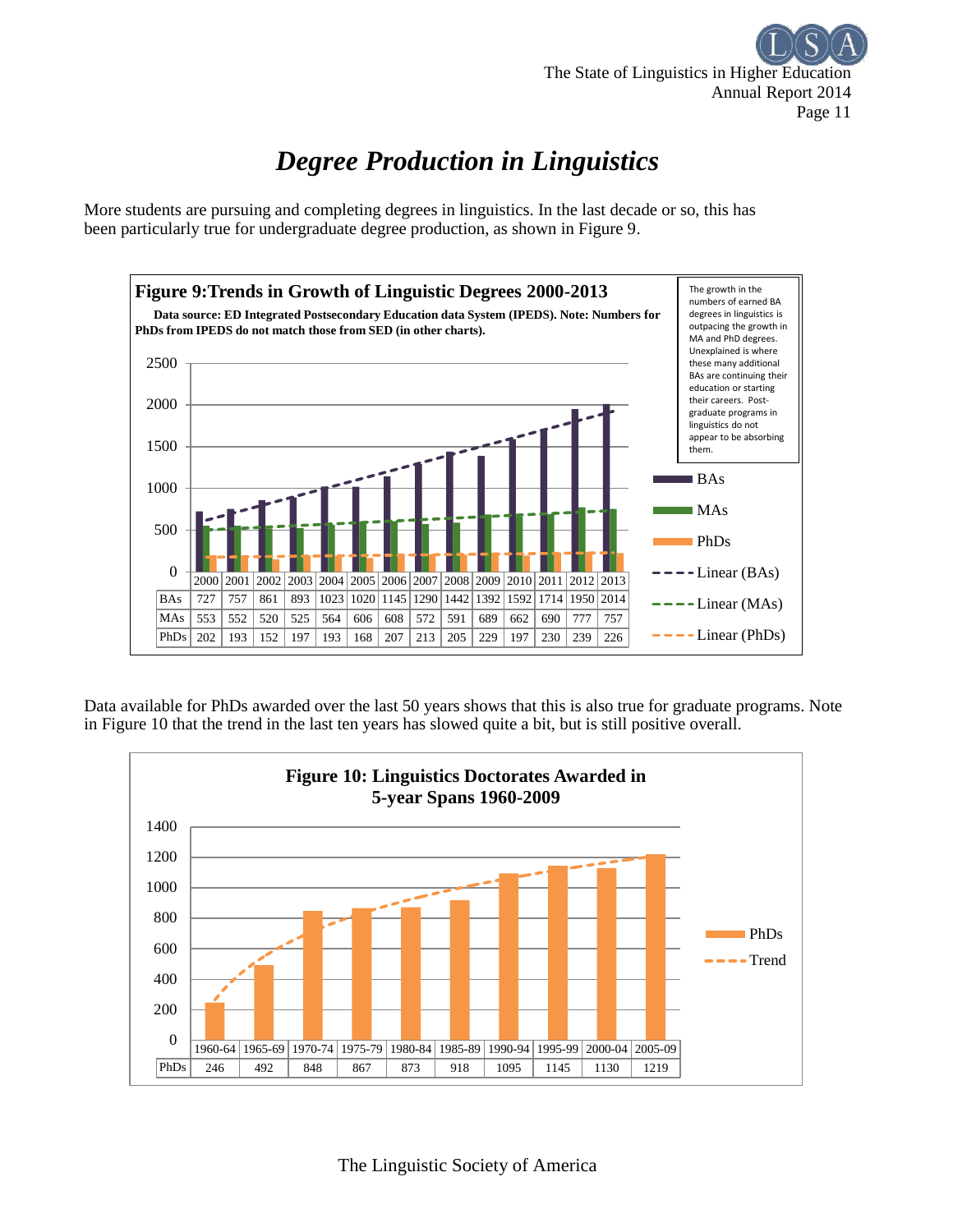

### *Degrees Awarded by Highest Degree Offered*



This graph gives the average number of degrees awarded, sorted by the highest degree offered by that registered Directory department/program.

Programs that only grant Bachelor's degrees award more BAs than programs that grant higher degrees. In fact, Master's-granting programs award almost the same number of degrees total as Bachelor's-only programs (49.25 vs. 51.25).

The average number of PhDs granted per year by those programs reporting in the Directory is just under five.

For LSA **regular**, non-student members reporting their highest degree earned, 85 percent hold PhDs. More than 80 percent of LSA regular members reporting a disciplinary field for their highest degree earned received it in linguistics. Just under 40% of all LSA student members are currently pursuing a graduate degree (Master's or PhD).

| Count |
|-------|
| 263   |
| 422   |
| 49    |
| 1122  |
| 1078  |
| 2934  |
|       |

|  |  | <b>Figure 12: LSA Member Education Status</b> |  |
|--|--|-----------------------------------------------|--|
|  |  |                                               |  |

| <b>LSA Student</b> | <b>Count of Year</b> |
|--------------------|----------------------|
| <b>Members</b>     | in Program           |
| Grad - Year 1      | 116                  |
| Grad - Year 2      | 118                  |
| Grad - Year 3      | 93                   |
| Grad - Year 4      | 62.                  |
| Grad - Year 5      | 66                   |
| Grad - Year 6+     | 49                   |
| Undergrad          | 91                   |
| Unreported         | 735                  |
| <b>Grand Total</b> | 1455                 |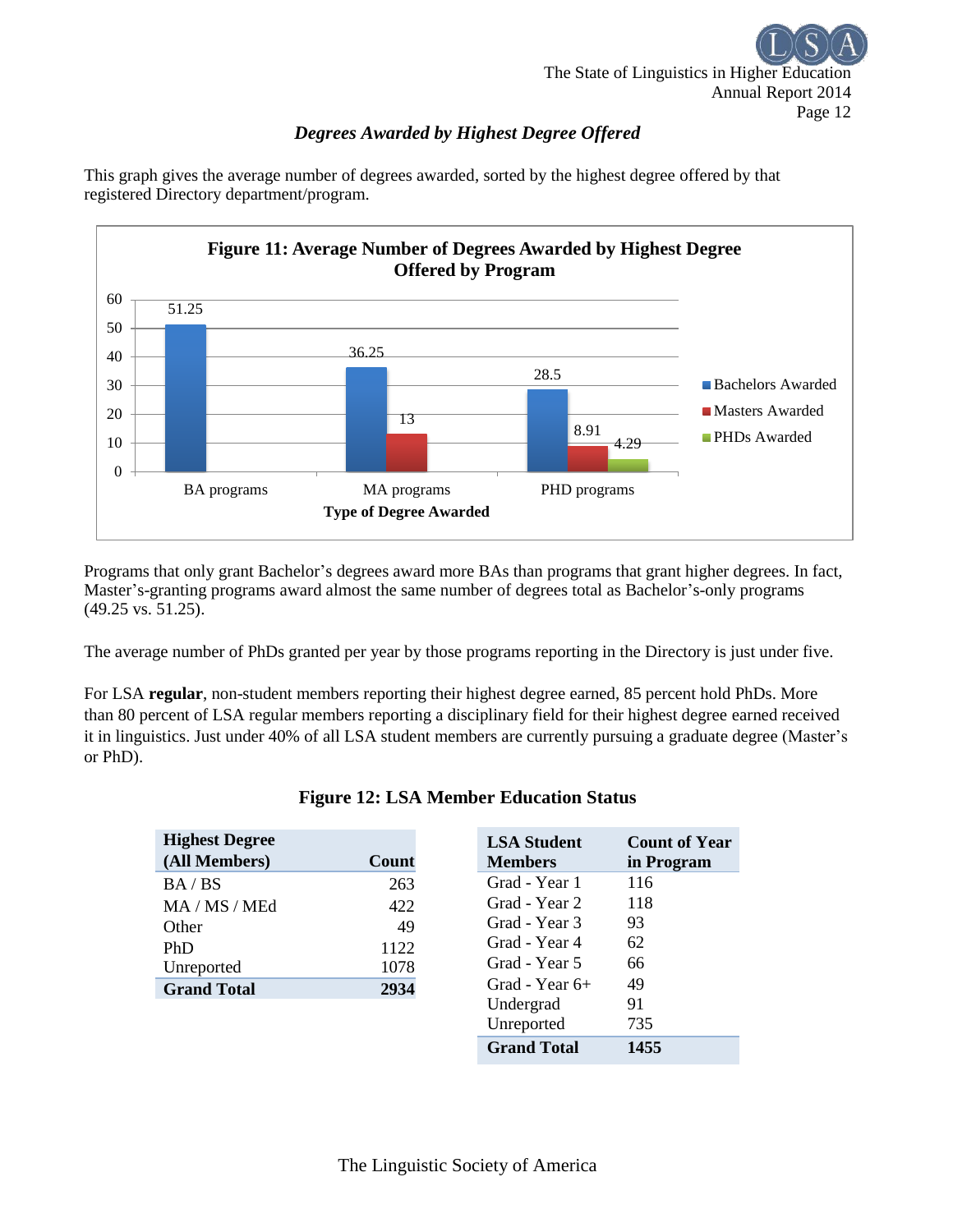

#### *Number of Degrees Awarded by Gender*

Over the last 45 years, the number of females awarded linguistics PhDs has overwhelmingly outpaced that of males. However, it was only about the mid-1980s when women matched men in number of PhDs earned, as illustrated below in Figure 13.



## *Student Enrollment and Financial Support*

The graph below shows the average number of current undergraduate and graduate students per program reported in the LSA Directory. The number of graduate students by gender appears to be approximately equal percentage-wise to the doctorates earned from NSF and current graduate students from HDS-2 (60% female in the NSF survey, 54% female in the LSA Directory, 53% female in the HDS-2 survey).

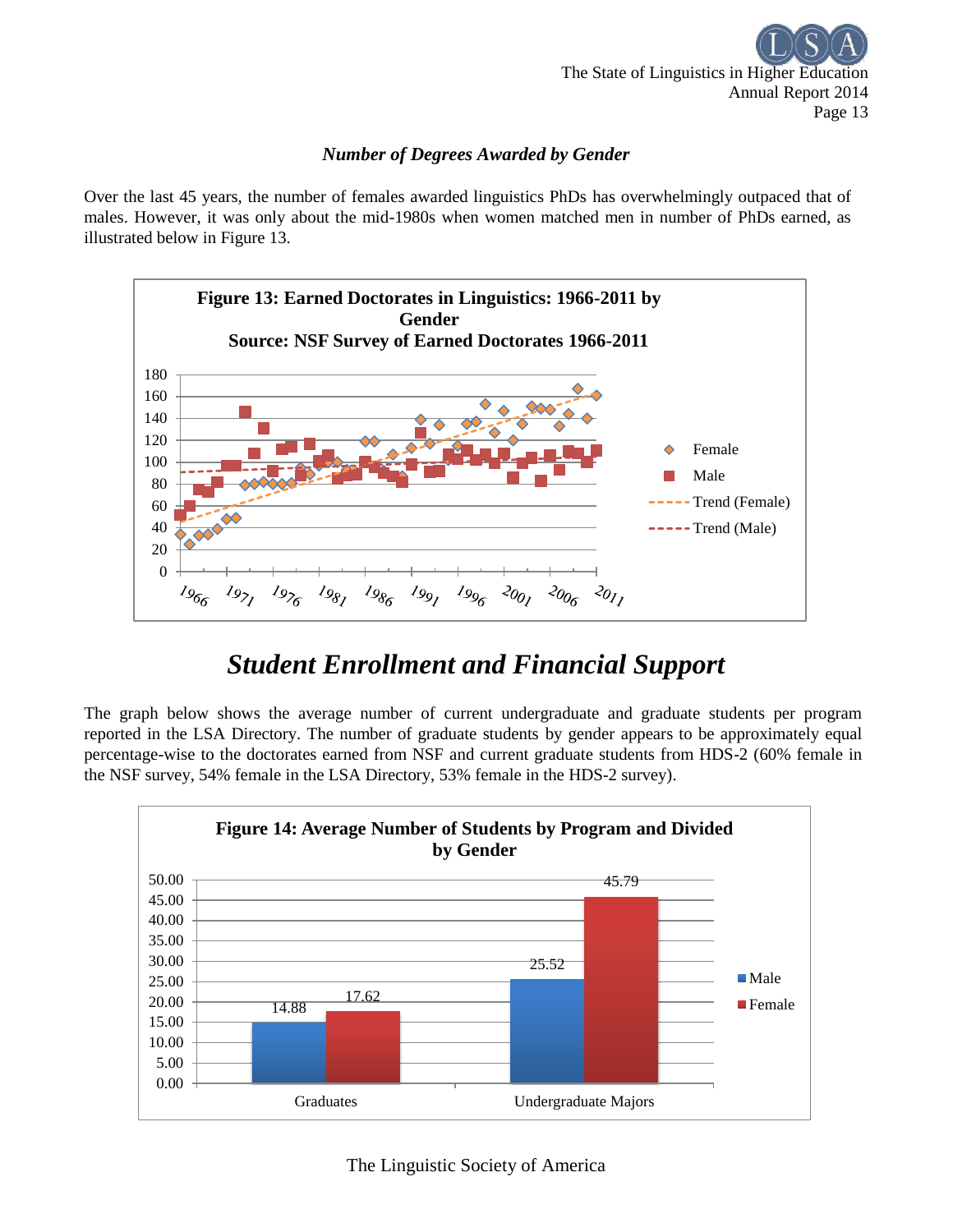

There appears to be a much larger difference in gender for undergraduate students; female students are twice as numerous as male students, with about 28 percent more female students. Therefore, although there are more female graduate students than male, this represents a much more marked decrease in the number of female undergraduates that pursue graduate studies.

Also, of departments that reported support for graduate students (37 departments), they supported on average 57% of the students they enrolled. The average number of students supported is 19, which is lower than the average number of female and male graduate students per department. The number of graduate students supported in registered LSA departments appears below.



# *Ethnicity and Citizenship*

The population of ethnic minorities with advanced degrees in linguistics is so low in the U.S. that none of the federal agencies report data for these groups. For LSA members, an overwhelming majority chose not to report their **ethnicity**.

| <b>Ethnicity</b>                       | Count |
|----------------------------------------|-------|
| American Indian or Alaska Native       | 29    |
| Asian                                  | 568   |
| <b>Black or African American</b>       | 114   |
| Native Hawaiian/Other Pacific Islander | 12    |
| Hispanic or Latino                     | 184   |
| Mixed/Other                            | 134   |
| White/Caucasian                        | 1232  |
| Unreported                             | 3155  |
| <b>Grand Total</b>                     | 5430  |

#### **Figure 16: Ethic Self Identification of LSA Members**

Most regular members of the LSA reporting their **citizenship** are U.S. citizens (n=2298) versus citizens of other nations (n=1706).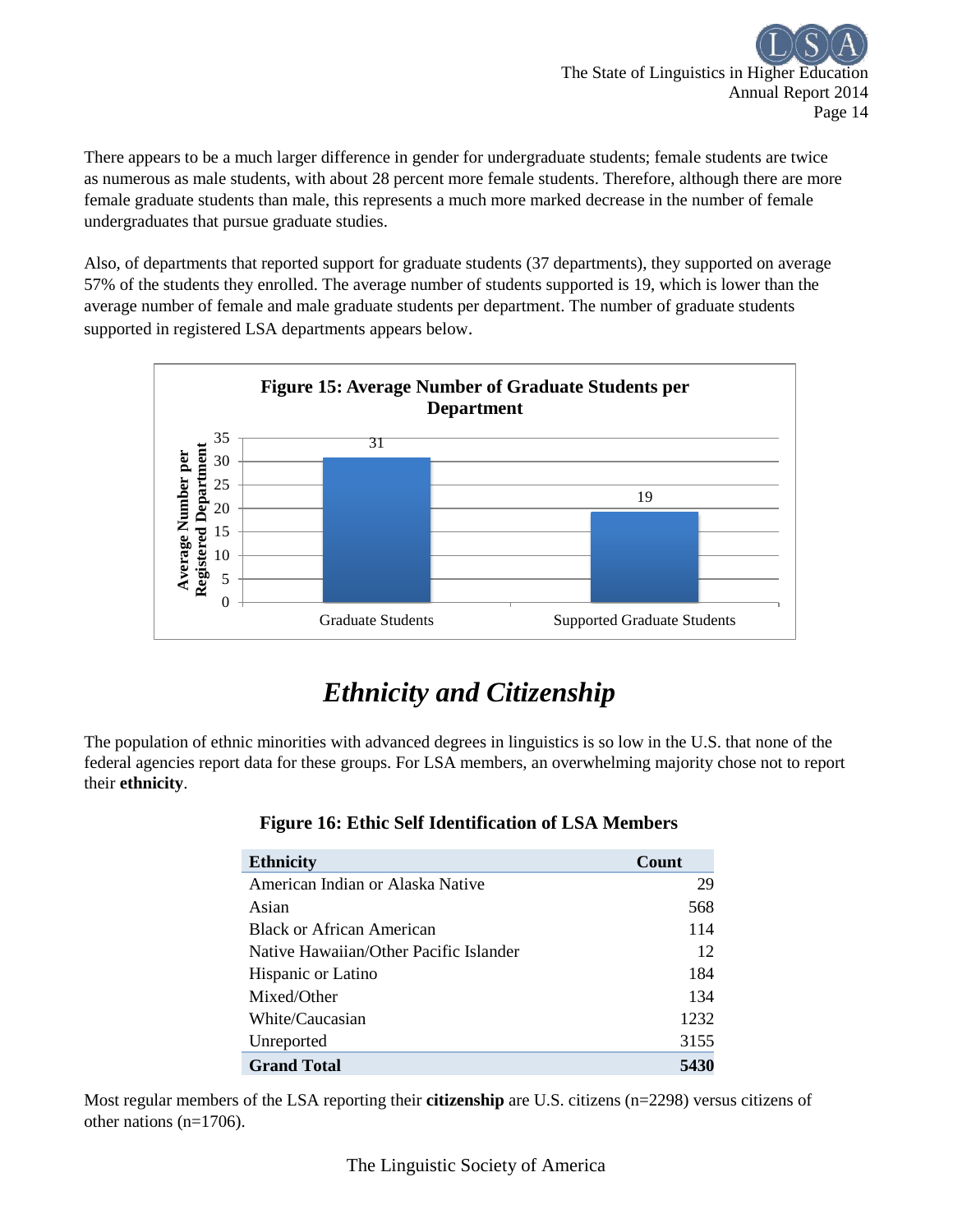

# *Graduate Student Teaching*

The HDS-2 asked a number of questions to the institutions surveyed, dividing the responses by academic field. Although the data for linguistics fell within the range of other fields in most areas, linguistics undergraduates are more likely than undergraduates in other fields to be taught by graduate students. In fact, this is almost twice as likely as the next field, Languages and Literature.



## *Program Specializations*

Although most departments did not report data on students, faculty, or salary, the majority entered graduate specializations offered by their department. Since this data is less prone to change over time, data was taken from all departments, regardless of whether they registered or not. Note that the possible specializations were determined without the ability to edit, so departments could not report a number of other specializations, such as Romance or Hispanic Linguistics.

For the General Linguistics category, this is the automatic category given when a department registered, so all departments where General Linguistics was the only category noted were excluded.

The top three specializations for all programs are Applied Linguistics, Phonology, and Syntax. The top three for PhD programs are Phonology, Semantics, and Syntax, while the top specialization for MA programs is Applied Linguistic (see Figure 18, next page).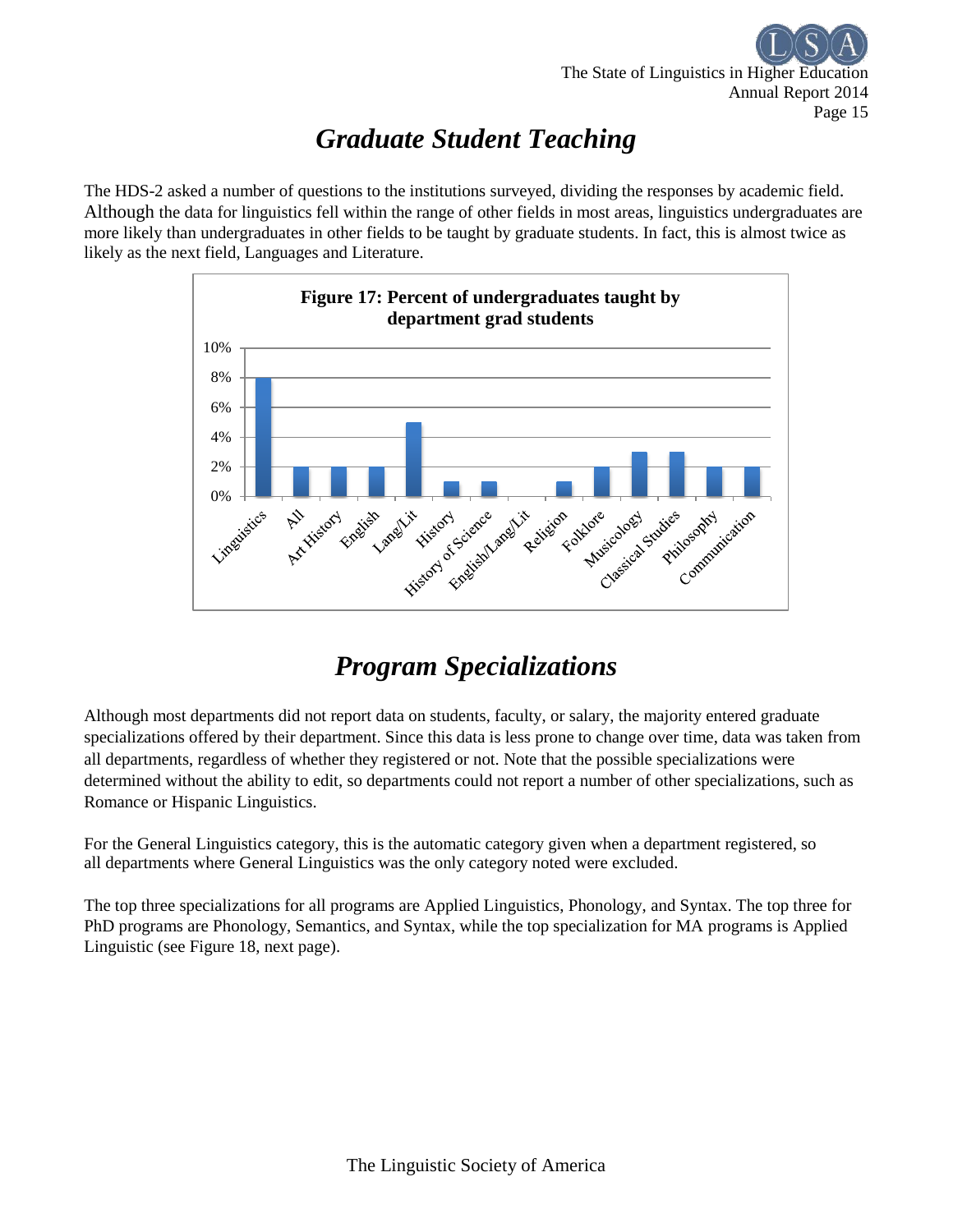